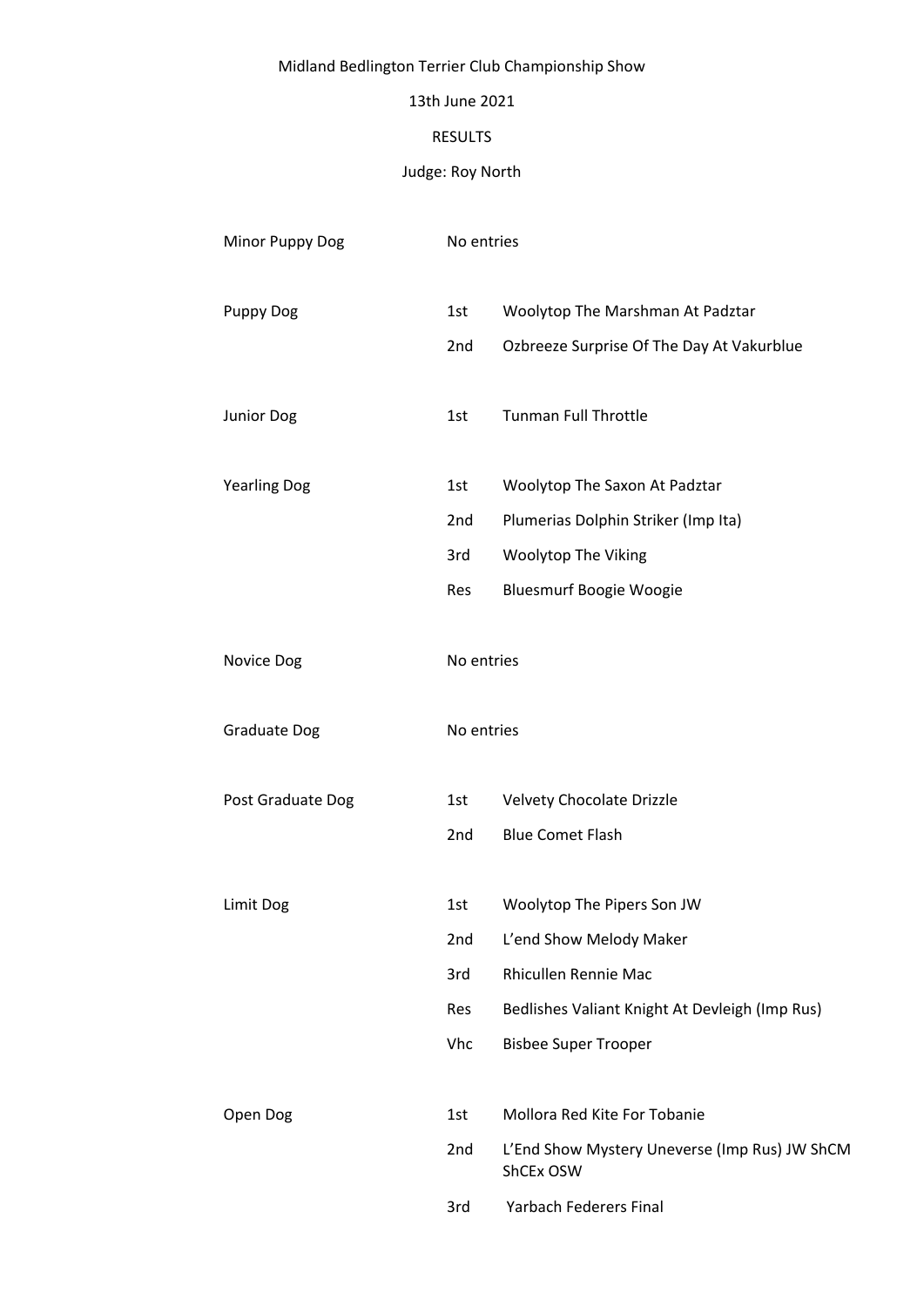| 1st | Ch Tcheria Tcharleston               |
|-----|--------------------------------------|
| 2nd | Ch Woolytop The Wherryman ShCM ShCEx |
| 1st | Jetsway Bollinger                    |
|     |                                      |

Special Beginners Dog 1st Blue Comet Flash

Dog Challenge Certificate

## Woolytop The Pipers Son JW

Reserve Dog Challenge Certificate

CH Tcheria Tcharleston

Best Puppy Dog

Woolytop The Marshman At Padztar

Best Veteran Dog

Jetsway Bollinger

Best Special Beginners Dog

## Blue Comet Flash

| Minor Puppy Bitch | 1st             | Jobanker Cotton Candy                         |
|-------------------|-----------------|-----------------------------------------------|
|                   |                 |                                               |
| Puppy Bitch       | 1st             | <b>Miteymidgets Twenty Twenty</b>             |
|                   | 2 <sub>nd</sub> | Toolbox Yes Why Not At Squidlyannes (Imp Swe) |
|                   | 3rd             | Woolytop Secret Wispa Among Wallaroo          |
|                   |                 |                                               |
| Junior Bitch      | 1st             | Janmark Just Do It                            |
|                   | 2nd             | Yarbach Mrs Claws                             |
|                   | 3rd             | <b>Tunman Tip Top</b>                         |
|                   | Res             | Paceypaws Patricia                            |
|                   | Vhc             | Tunman Trust In Me                            |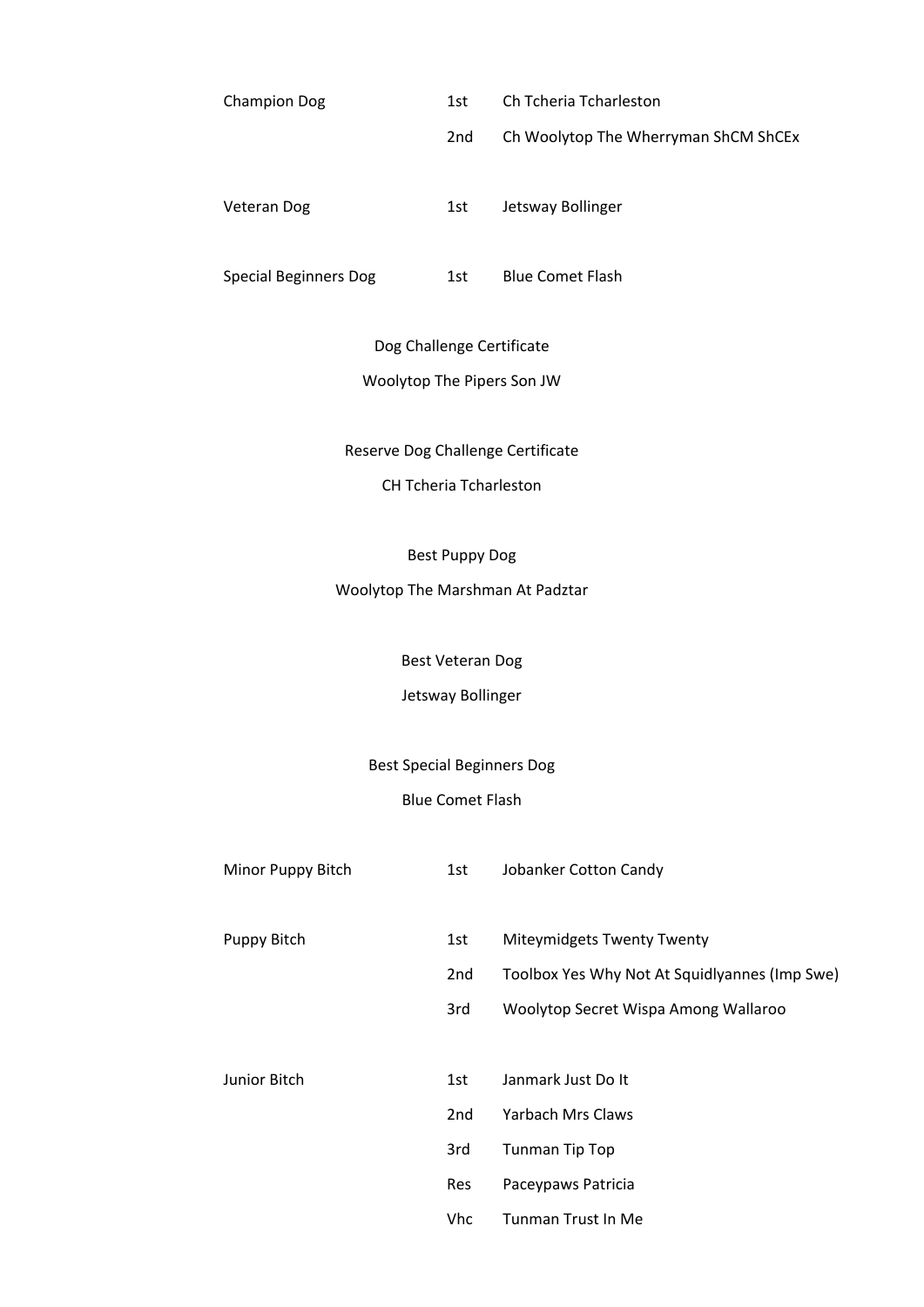| <b>Yearling Bitch</b>   | 1st             | Rathsrigg Rosabella For Tobanie             |
|-------------------------|-----------------|---------------------------------------------|
|                         | 2nd             | Woolytop Leading Lady                       |
|                         | 3rd             | <b>Tunman Tip Top</b>                       |
|                         | Res             | Paceypaws Patricia                          |
|                         |                 |                                             |
| Novice Bitch            | 1st             | Woolytop Secret Wispa Among Wallaroo        |
|                         |                 |                                             |
| <b>Graduate Bitch</b>   | 1st             | Miteymidgets Tiewie                         |
|                         |                 |                                             |
| Post Graduate Bitch     | 1st             | Devleigh Wild Child                         |
|                         | 2nd             | Pengerrig Pure Heart                        |
|                         | 3rd             | Miteymidgets Little Hottie At Squidlyannes  |
|                         |                 |                                             |
| Limit Bitch             | 1st             | Jobanker Virtuous Veronica                  |
|                         | 2nd             | Rathsrigg Willow                            |
|                         | 3rd             | <b>Tunman Shine Amite</b>                   |
|                         | Res             | Miteymidgets Nations Unite At JukenBlu ShCM |
|                         | Vhc             | Miteymidgets Say Mama                       |
|                         |                 |                                             |
| Open Bitch              | 1st             | Miteymidgets Love In Bloom JW               |
|                         | 2nd             | Devleigh Dare To Dream                      |
|                         | 3rd             | Poppyblu Elara                              |
|                         |                 |                                             |
| <b>Champion Bitch</b>   | 1st             | Ch Tcheria Tcheerleader At Devleigh         |
|                         | 2nd             | Ch Miteymidgets Going Global JW ShCM        |
|                         |                 |                                             |
| Veteran Bitch           | 1st             | <b>Tobanie Earth Song</b>                   |
|                         | 2 <sub>nd</sub> | Nebercrackers Rosie Blue At Timberose ShCM  |
|                         | 3rd             | Tcheria Tydfil Of Pengerrig                 |
|                         |                 |                                             |
| Special Beginners Bitch | 1st             | PaceyPaws Patricia                          |